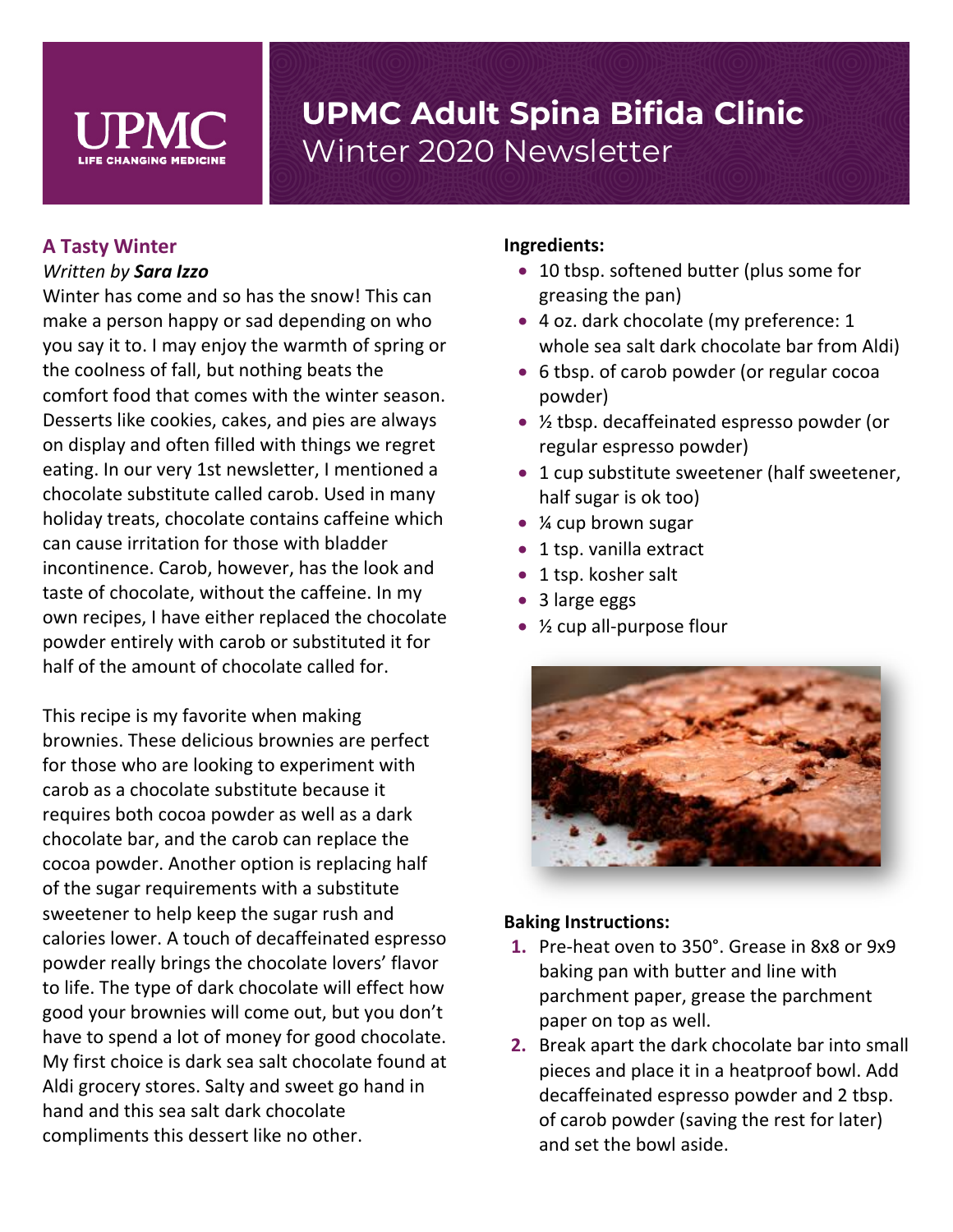- **3.** In a small saucepan over medium heat, melt the butter until it simmers almost to a boil for about 4 to 5 minutes.
- **4.** Immediately pour the hot butter over the chocolate, carob and espresso powder.
- **5.** Let sit for 2 minutes, then wisk until smooth. Set aside.
- **6.** In a large bowl, combine your sugar sweeteners (brown and white), vanilla extract, salt and eggs.
- **7.** Beat with an electric hand mixer starting from low speed to high speed for 10 minutes.
- **8.** Once mixed completely, add the chocolate espresso mix to your sugar and egg mixture and blend until it is smooth.
- **9.** Add your flour and the remainder of carob powder to your chocolate mix and fold slowly with a rubber spatula or wooden spoon until the flour and carob have dissolved.
- **10.** Pour into your lined baking pan.
- **11.** Bake for 30-35 minutes. Test the brownies with a toothpick. If it comes out with a slight chunk on it, it is done, but if batter is still wet or runny, continue baking for another 5 minutes.

Carob chocolate bars are also available, so you can make this entirely with carob.

better. *"To appreciate the beauty of a snowflake, it is necessary to stand out in the cold."* – *Aristotle*

## **Mentality of Exercise**

#### *Written by Dan McCoy, ACE-CPT* For most of us, starting and continuing a fitness

program can be very hard. The thought of beginning a workout program can be challenging for many people, leaving them asking themselves, "How do I start?" or "Am I doing this right?" or "How will I know when I have reached my goal?" Whether you are having trouble getting started or staying motivated, below are a few ways to set and reach your goals.

### **S.M.A.R.T. Exercise Goals**

If you've ever tried to start a fitness journey and you have failed, here are 2 acronyms that can help you stay on track to reaching your goals. Writing these down, whether it be in a journal, on a whiteboard, or keeping a log on your phone can help you commit to your program and goals.

The 1st acronym that will be important to your success in health and wellness is **S.M.A.R.T.** Here is a breakdown of the acronym and what it means:

• **Specific** – Is your goal clear and easy to understand? Making a goal as detailed and clear as possible will help long-term success. Simply saying "Get Stronger" is not specific enough to achieve your goal. How will you complete your goal? The more detailed, the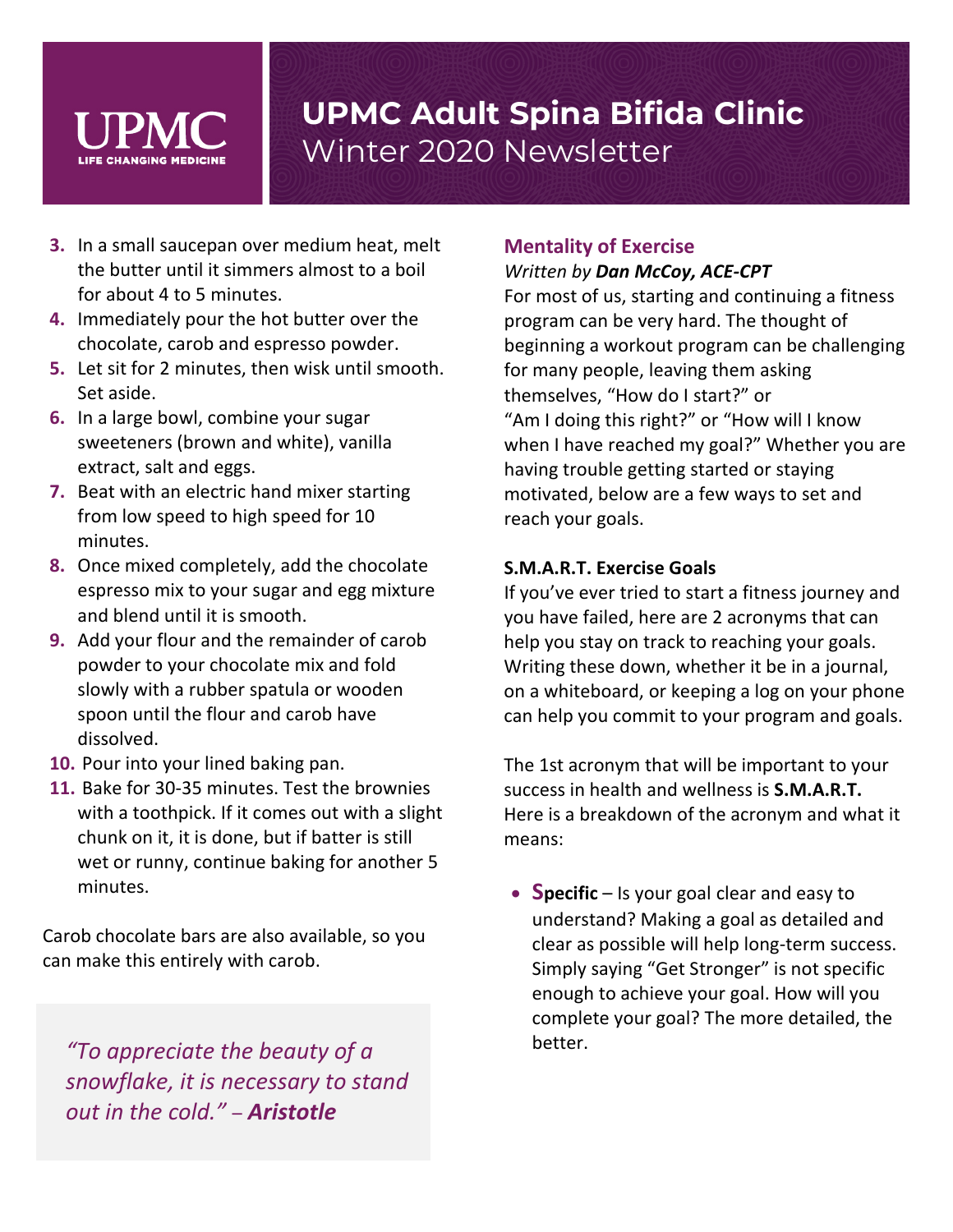- **Measurable** Can you track your goal? Tracking can be hard at first but it is an important part of your journey. Downloading an app or using a workout log will help to track your progress.
- **Attainable** Is reaching this goal possible in your given time frame? People often underestimate the length of time it will take to reach a goal. Therefore, it is better to overestimate. This way, when you achieve your goal you will feel happy rather than feeling upset about not reaching it.
- **Realistic/Relevant** Does your goal match your lifestyle right now? You want your health and wellness program to fit your lifestyle, not the other way around. The more realistic the goal, the better chance you will be able to keep your fitness program going.
- **Time** What is the end date of your goal? No matter who you are, one of the overall goals to an exercise program is to be as healthy as you can be for as long as you can. After that, it can be very helpful in sticking to a program if you establish an end date to your goal. For example: "I want to bench press my bodyweight on a barbell bench press in 3 months." This will give you a clear idea of what your goal is. You will declare your goal so you can keep yourself accountable.

#### **F.I.T.T. Exercise Goals**

After you've created a clear goal for yourself, you can begin to create the details of your program. An acronym to help you build the best program possible is called **F.I.T.T.** This stands for frequency, intensity, time, and type.

• **Frequency** – How often do you exercise? This can vary from 3 to 6 days per week. We want to aim for at least 150 minutes of medium intensity exercise or 75 minutes of extreme exercise per week.

Scientific studies have shown that your body responds best when involved in at least 3 days per week and up to 6 days per week of a mix of medium and extreme exercise. Less exercise than this may make you feel like you are starting over each time. More exercise than this may be considered overtraining, which means you are not allowing your body to recover properly and are at risk of health issues or injury.

- **Intensity**  How hard are you working during your exercise? Intensity can depend on many things including your energy level for that day. Whether you are on a strict program set up by yourself or by a certified trainer/coach, you want to push yourself as hard but as safely as you can. Intensity can mean increasing the sets, reps, rest time and/or weight of an exercise.
- **Time** How long are you training each session? For most people, 60 to 75 minutes is plenty of time for a great workout as long as it is done correctly.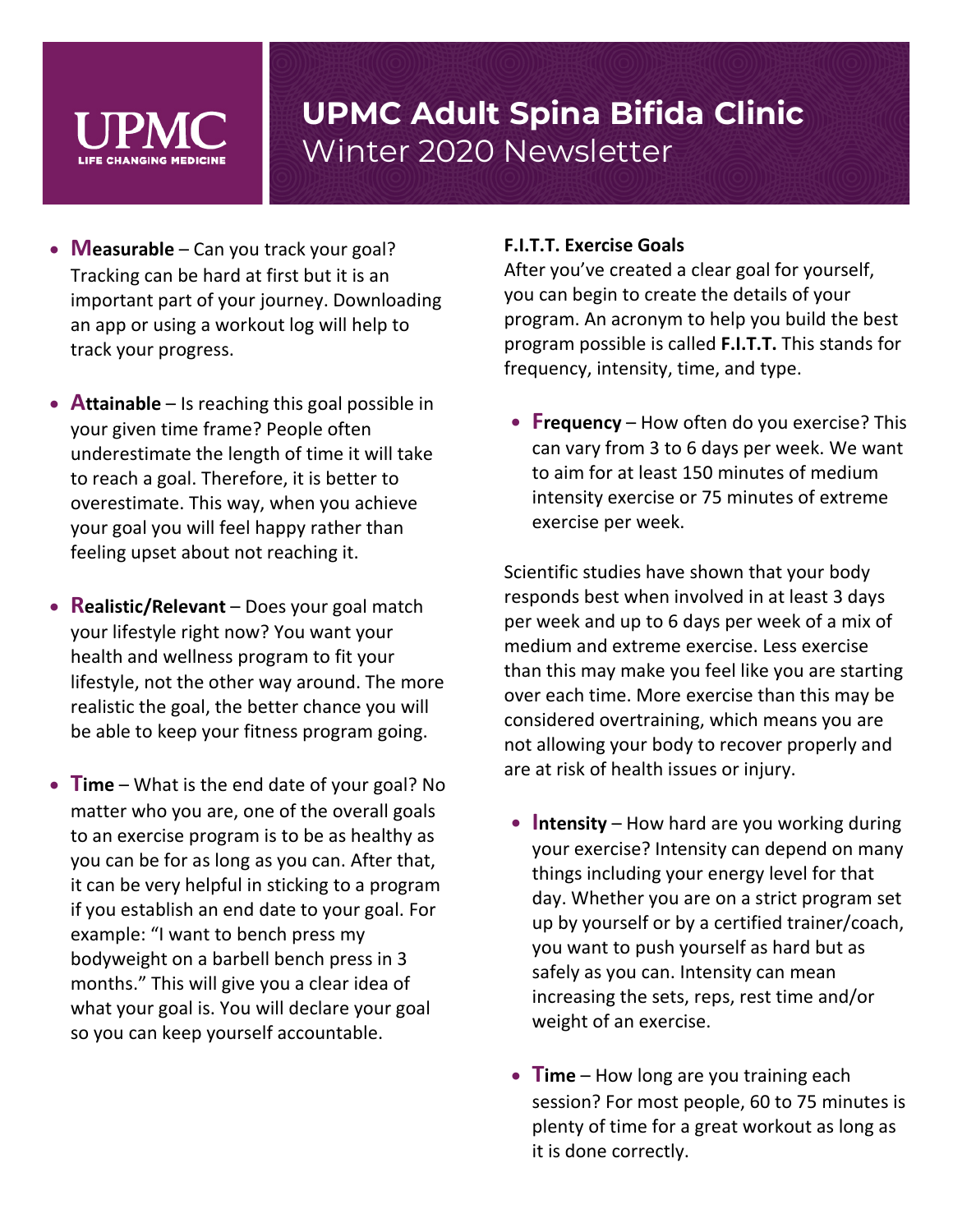

• **Type** – What kind of movement are you doing? For many people, this is the most fun part of a program to create. Type of exercise can be anything from bodybuilding, strength training, endurance training, or a combination of all of these. This is where your creativity can really take over. Be as creative as you want, but remember that getting the best results means staying consistent with a program.

#### **Winter Workout Options**

Pittsburgh has many different forms of exercise available to individuals of all abilities. Here is a list of a some of the different forms of exercise Pittsburgh has to offer.

- Pittsburgh Steelwheelers (Wheelchair Basketball, Wheelchair Rugby)
- Pittsburgh Mighty Penguins (Sled Hockey)
- Hope Network (Basketball)
- Three Rivers Adaptive Sports

#### **Winter Storm Tips**

#### *Written by Monica Still, RN, BSN*

We mostly think of disasters as hurricanes, floods, tornadoes or earthquakes. A snowstorm, even a small one, can be a disaster if you lose heat, cannot get the help you need, or are snowbound. If the forecasts are correct, this year is going to be a polar coaster of snow and very cold weather.

The most important thing is to plan for the unexpected. Look at what you need to be ready for a snow storm and what you would need to do to have that available in the event of one. Make an emergency plan including an evacuation plan with your friends, family, and/or caregivers. This is not a specific list and your needs may vary. Ask your local emergency services for help in making your plan if needed. Here are a few tips to help you make it through a potentially very rough winter:

- Keep at least 3 days worth of food and medicine on hand.
- Keep flashlights with fresh batteries nearby.
- Have a supply of extra blankets.
- Notify your local power company of any outages quickly and let them know that you need it back on as soon as possible.
- Notify, your local emergency medical services if you need electricity for your medical devices.
- If you are a power wheelchair user, need a ventilator, CPAP, BIPAP or any other devices that need to be charged, make sure they are charged before this disaster happens so if the power goes out you have at least a few hours of use.
- Have a shovel, rock salt and/or sand handy.
- If you get home based community services through an agency, ask that agency what their disaster plan is and how they provide care during a snow or ice storm.
- If you have a personal care assistant that is not through an agency, make plans with them in advance on what to do in case of a disaster.
- Have a back up plan for care in case a caregiver is unable to make it to your home due to poor road conditions or closures.
- Keep your cell phone charged.
- Find out about local shelters that are open in case of an emergency and how a disabled person can access them.
- Have a battery operated radio with fresh batteries.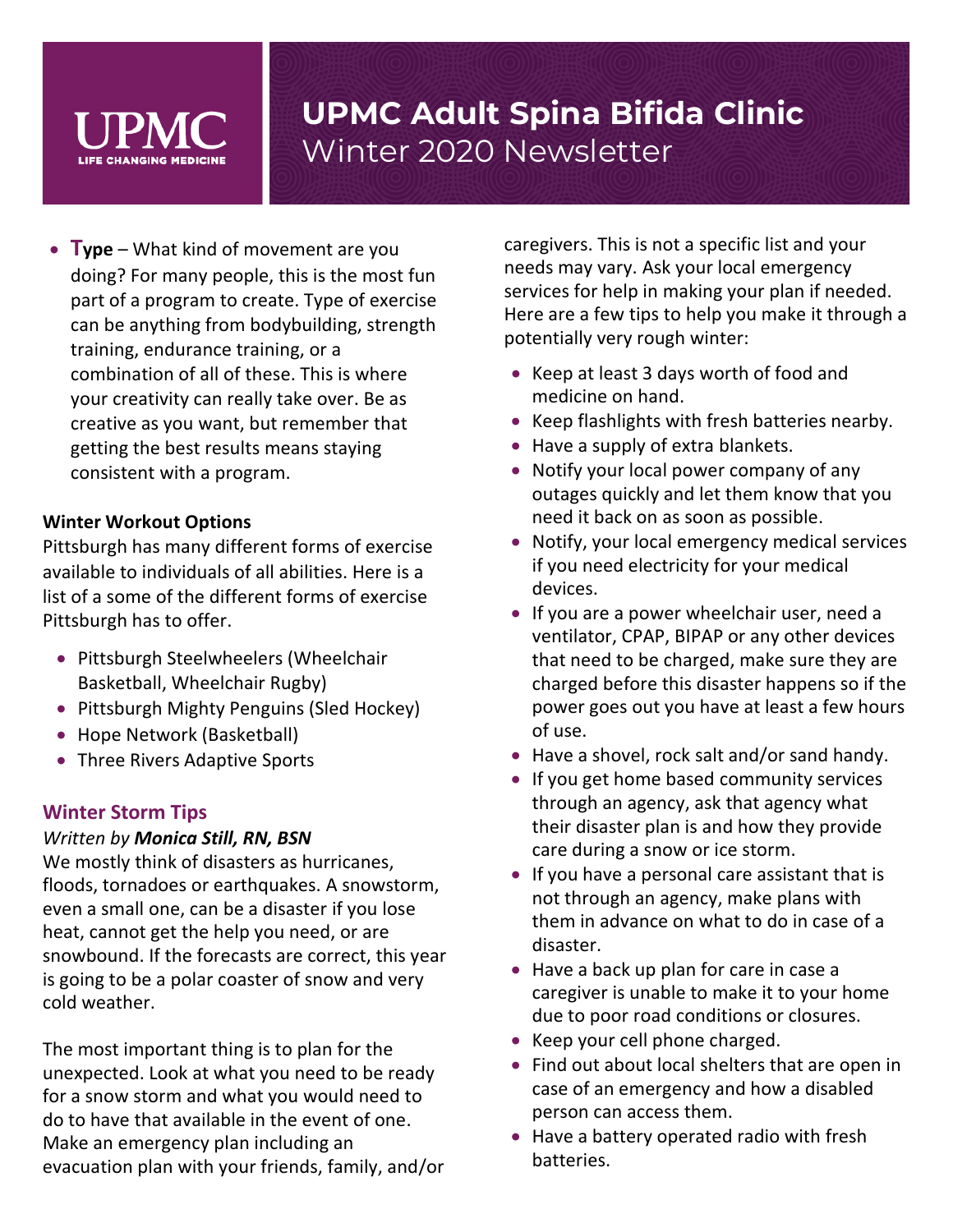

- If you have to go outside wear multiple layers of clothing including gloves. Be aware of areas of your body that go numb to make sure that you don't get injured.
- If you walk and have to go outside wear shoes with good traction.
- Replace cane tips if you use a cane.
- Keep in touch with your friends, family, neighbors, and anyone who can lend a hand.
- Consider getting groceries delivered by a service.
- If you have pets or a service animal don't forget to include them in your disaster plan.

*Have a safe and healthy winter season!*

### **Staying Warm and Well**

### *Written by Rachel Young, CRNP*

It is the time of the year when we are all spending more time indoors, but it is important that we remember a few things to stay healthy:

- **Exercise** Make sure you are continuing to get some physical activity in and don't forget Dan's recommendation of at least 150 minutes of physical activity per week.
- **Sleep** Remember to restore your body with good sleep. Take a moment and review good sleep hygiene habits.
- **Get Your Flu Shot** Talk to your doctor if you have not gotten your flu shot yet. It is not too late!
- **Wash Your Hands** Remember to practice good handwashing to prevent the spread of germs and illnesses.

## **Tools for Techies and Gadget Lovers**  *Written by Darcie Ilg, PA-C*

There are over 1,500 dating apps available today. These apps allow users to pick and choose what information they wish to share about themselves. Naturally, users are quick to judge you based on this information. The app "**Glimmer**" is a social app designed to be accepting of users with different disabilities.



The creator's intent was to develop a real and honest online environment. He was inspired by his brother who has a cognitive disability. This app is different because it allows an easy way to add information to your profile that often is not advertised on other dating apps, such as a disability. However, sharing information about a disability is not mandatory. Users can decide whether they are seeking a friendship or romantic relationship and can choose to search within a variety of categories, including age, sex, and disability type.